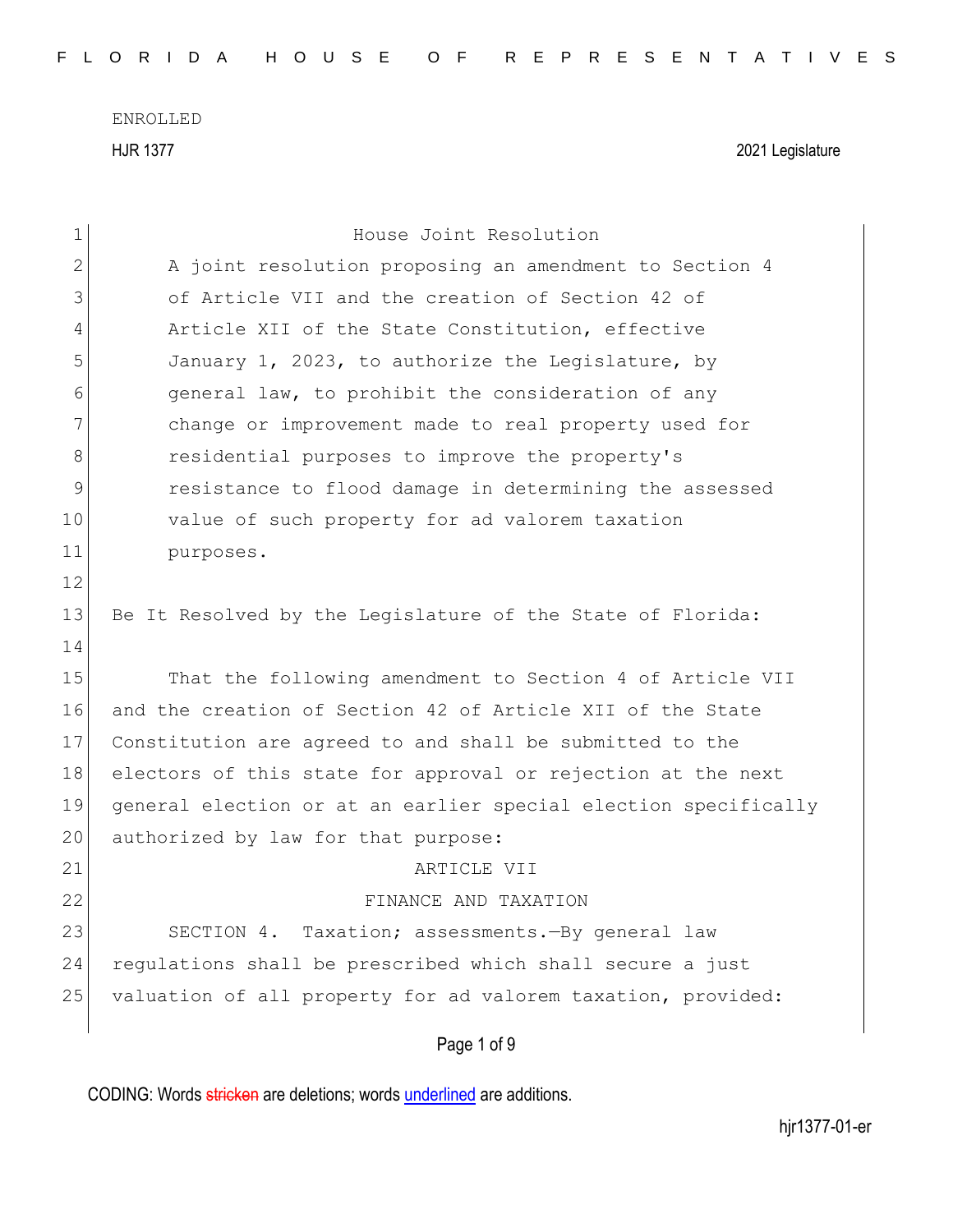26 (a) Agricultural land, land producing high water recharge 27 to Florida's aquifers, or land used exclusively for 28 noncommercial recreational purposes may be classified by general 29 law and assessed solely on the basis of character or use.

30 (b) As provided by general law and subject to conditions, 31 limitations, and reasonable definitions specified therein, land 32 used for conservation purposes shall be classified by general 33 law and assessed solely on the basis of character or use.

 (c) Pursuant to general law tangible personal property held for sale as stock in trade and livestock may be valued for taxation at a specified percentage of its value, may be 37 classified for tax purposes, or may be exempted from taxation.

 (d) All persons entitled to a homestead exemption under Section 6 of this Article shall have their homestead assessed at just value as of January 1 of the year following the effective date of this amendment. This assessment shall change only as 42 provided in this subsection.

43 (1) Assessments subject to this subsection shall be 44 changed annually on January 1st of each year; but those changes 45 in assessments shall not exceed the lower of the following:

46 a. Three percent (3%) of the assessment for the prior 47 year.

48 b. The percent change in the Consumer Price Index for all 49 urban consumers, U.S. City Average, all items 1967=100, or 50 successor reports for the preceding calendar year as initially

# Page 2 of 9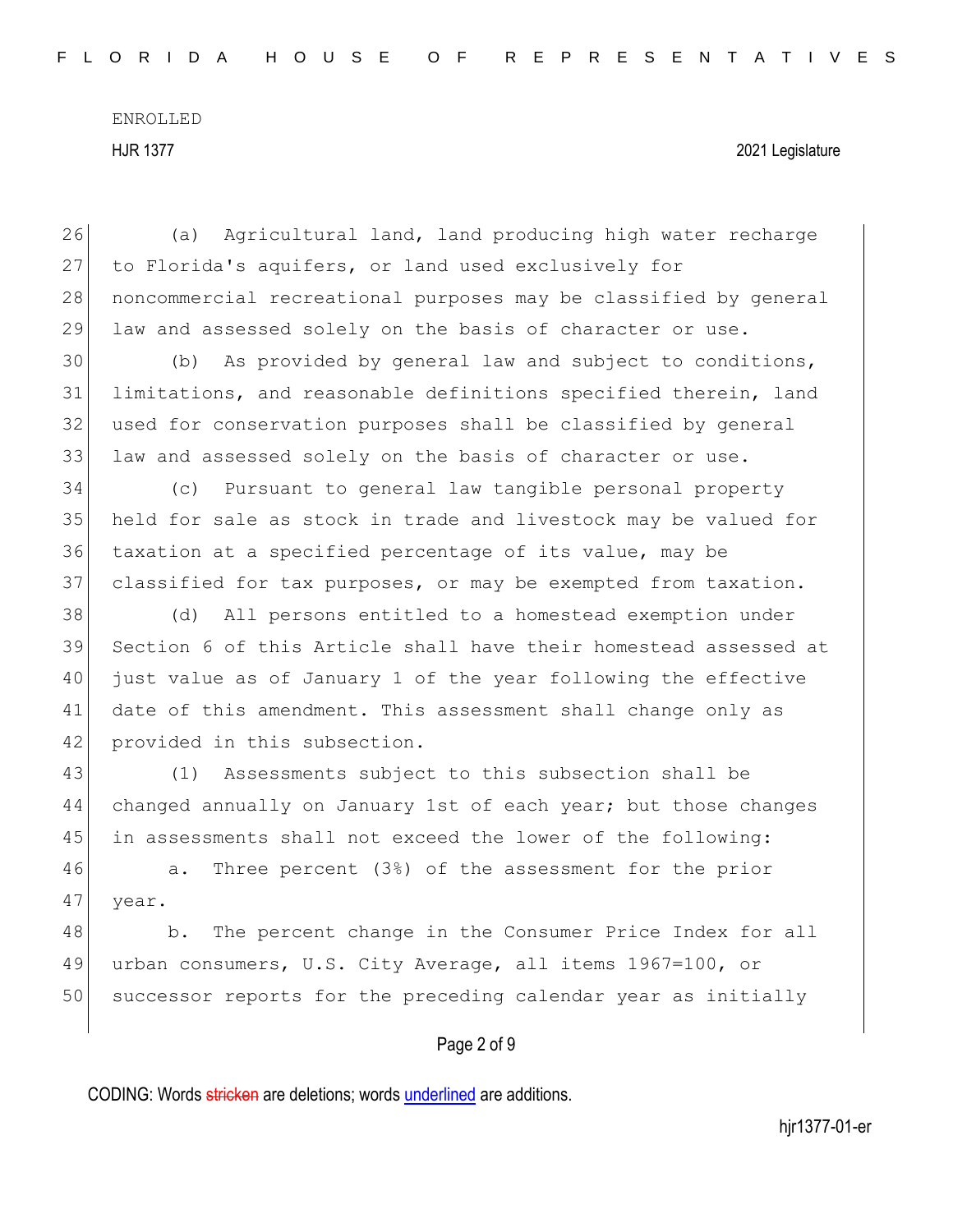51 reported by the United States Department of Labor, Bureau of 52 Labor Statistics.

53 (2) No assessment shall exceed just value.

54 (3) After any change of ownership, as provided by general 55 law, homestead property shall be assessed at just value as of 56 January 1 of the following year, unless the provisions of 57 paragraph (8) apply. Thereafter, the homestead shall be assessed 58 as provided in this subsection.

59 (4) New homestead property shall be assessed at just value 60 as of January 1st of the year following the establishment of the 61 homestead, unless the provisions of paragraph (8) apply. That 62 assessment shall only change as provided in this subsection.

63 (5) Changes, additions, reductions, or improvements to 64 homestead property shall be assessed as provided for by general 65 law; provided, however, after the adjustment for any change, 66 addition, reduction, or improvement, the property shall be 67 assessed as provided in this subsection.

68 (6) In the event of a termination of homestead status, the 69 property shall be assessed as provided by general law.

70 (7) The provisions of this amendment are severable. If any 71 of the provisions of this amendment shall be held 72 unconstitutional by any court of competent jurisdiction, the 73 decision of such court shall not affect or impair any remaining 74 provisions of this amendment.

75 (8)a. A person who establishes a new homestead as of

# Page 3 of 9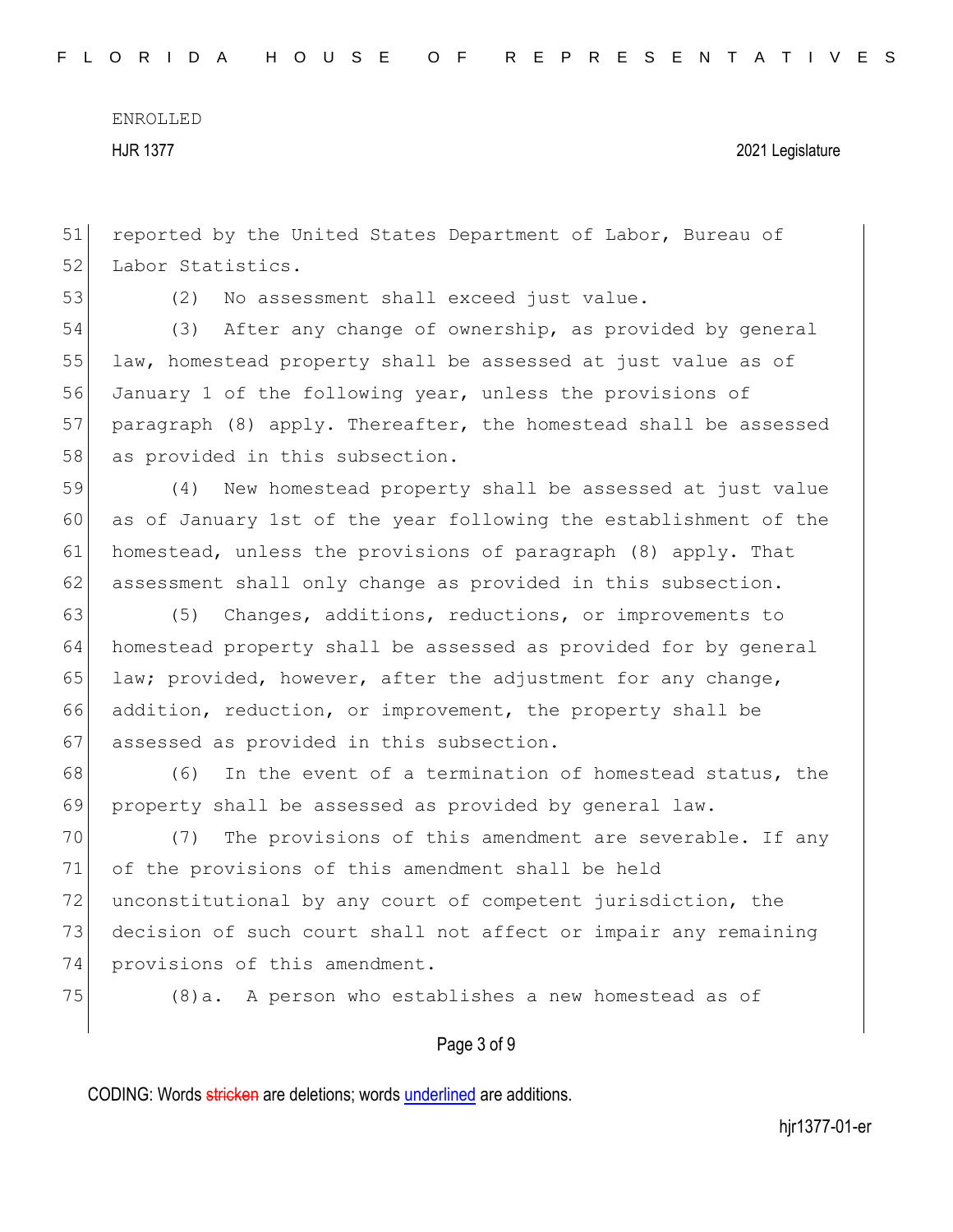76 January 1 and who has received a homestead exemption pursuant to 77 Section 6 of this Article as of January 1 of any of the three 78 years immediately preceding the establishment of the new 79 homestead is entitled to have the new homestead assessed at less 80 than just value. The assessed value of the newly established 81 homestead shall be determined as follows:

82 1. If the just value of the new homestead is greater than 83 or equal to the just value of the prior homestead as of January 84 1 of the year in which the prior homestead was abandoned, the 85 assessed value of the new homestead shall be the just value of 86 the new homestead minus an amount equal to the lesser of 87 \$500,000 or the difference between the just value and the 88 assessed value of the prior homestead as of January 1 of the 89 year in which the prior homestead was abandoned. Thereafter, the 90 homestead shall be assessed as provided in this subsection.

91 2. If the just value of the new homestead is less than the 92 just value of the prior homestead as of January 1 of the year in 93 which the prior homestead was abandoned, the assessed value of 94 the new homestead shall be equal to the just value of the new 95 homestead divided by the just value of the prior homestead and 96 multiplied by the assessed value of the prior homestead. 97 However, if the difference between the just value of the new 98 homestead and the assessed value of the new homestead calculated 99 pursuant to this sub-subparagraph is greater than \$500,000, the 100 assessed value of the new homestead shall be increased so that

# Page 4 of 9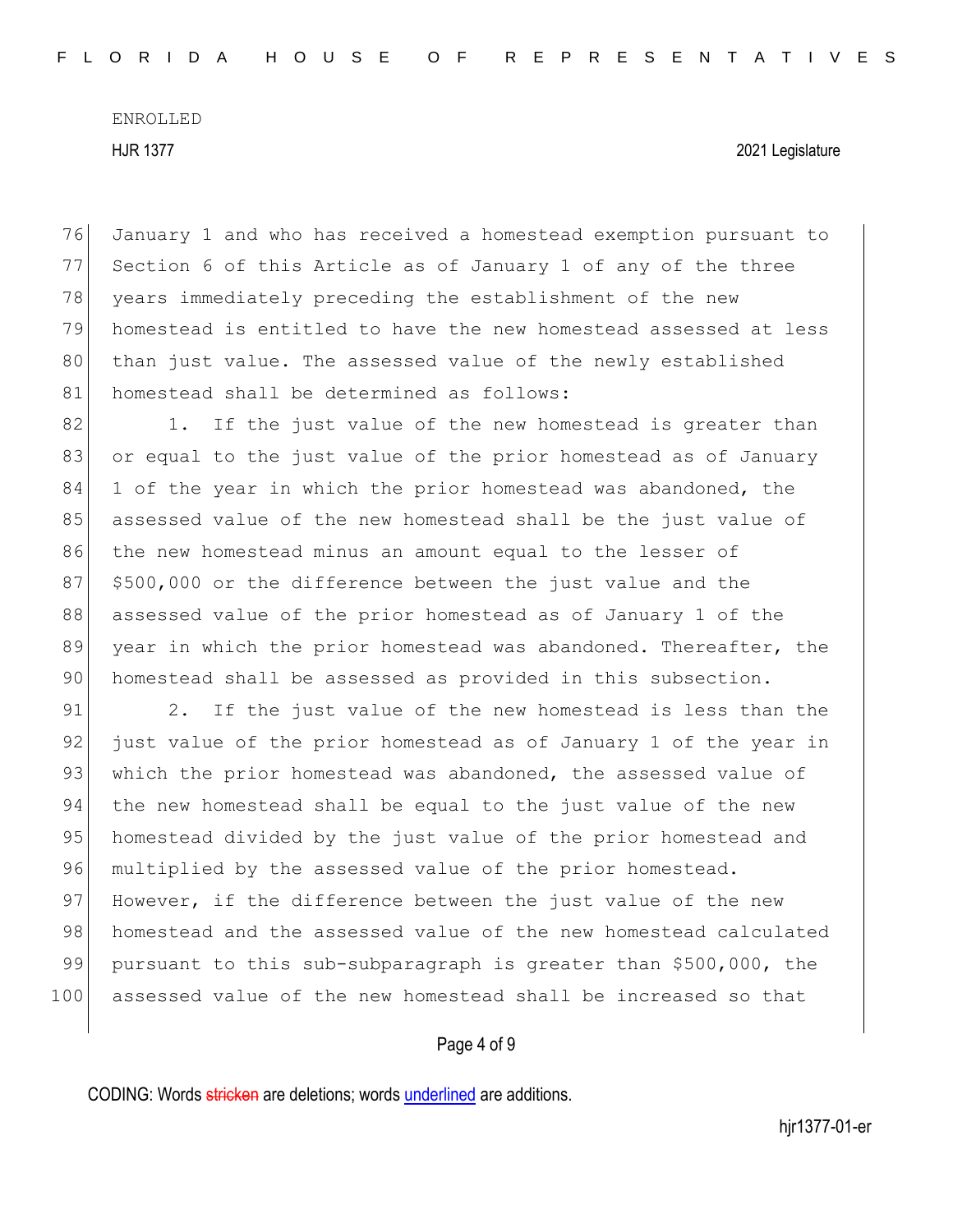101 the difference between the just value and the assessed value 102 equals \$500,000. Thereafter, the homestead shall be assessed as 103 provided in this subsection.

104 b. By general law and subject to conditions specified 105 therein, the legislature shall provide for application of this 106 paragraph to property owned by more than one person.

107 (e) The legislature may, by general law, for assessment 108 purposes and subject to the provisions of this subsection, allow 109 counties and municipalities to authorize by ordinance that 110 historic property may be assessed solely on the basis of 111 character or use. Such character or use assessment shall apply 112 only to the jurisdiction adopting the ordinance. The 113 requirements for eligible properties must be specified by 114 general law.

115 (f) A county may, in the manner prescribed by general law, 116 provide for a reduction in the assessed value of homestead 117 property to the extent of any increase in the assessed value of 118 that property which results from the construction or 119 reconstruction of the property for the purpose of providing 120 living quarters for one or more natural or adoptive grandparents 121 or parents of the owner of the property or of the owner's spouse 122 if at least one of the grandparents or parents for whom the 123 living quarters are provided is 62 years of age or older. Such a 124 reduction may not exceed the lesser of the following: 125 (1) The increase in assessed value resulting from

#### Page 5 of 9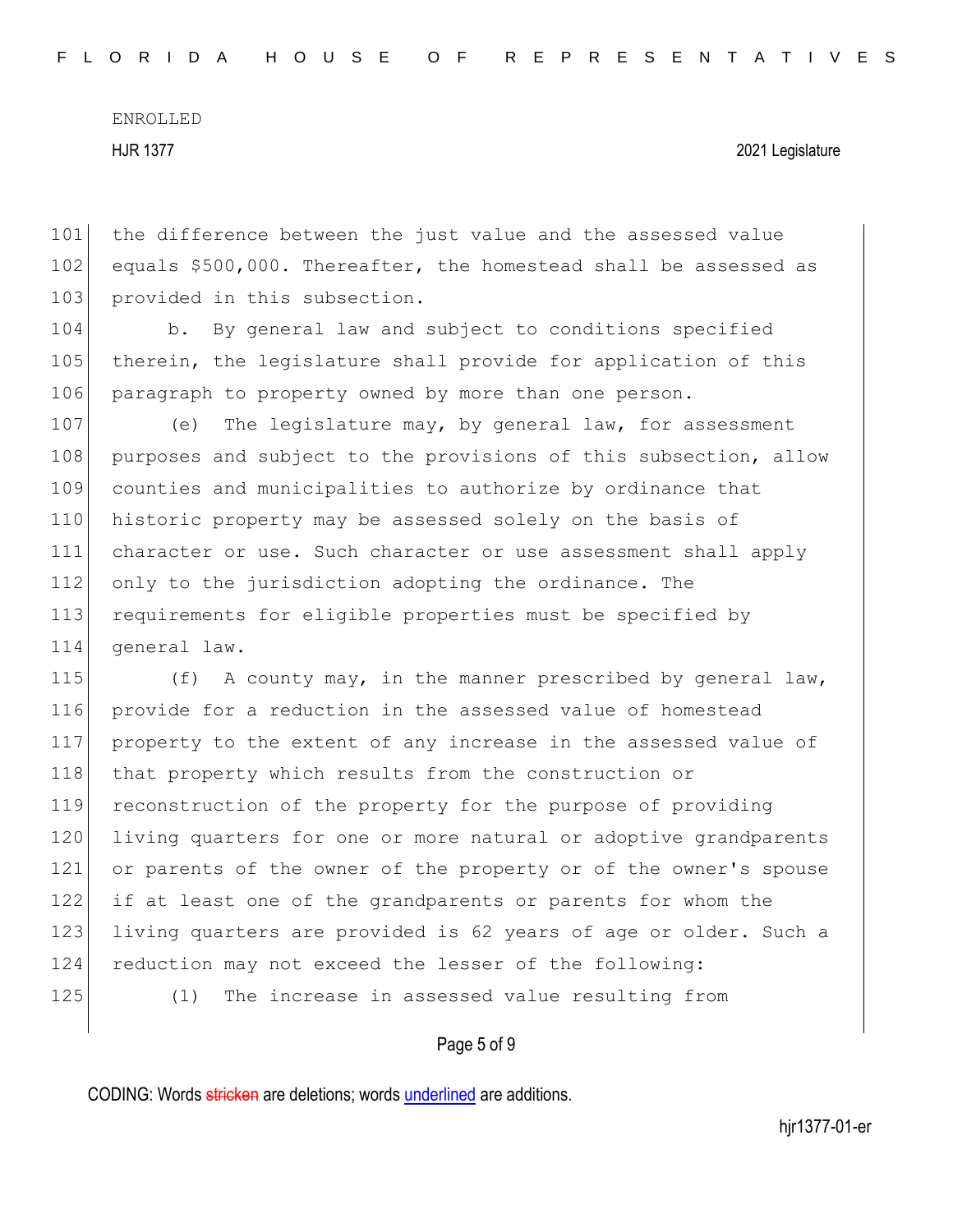126 construction or reconstruction of the property.

127 (2) Twenty percent of the total assessed value of the 128 property as improved.

129 (g) For all levies other than school district levies, 130 assessments of residential real property, as defined by general 131 law, which contains nine units or fewer and which is not subject 132 to the assessment limitations set forth in subsections (a) 133 through (d) shall change only as provided in this subsection.

134 (1) Assessments subject to this subsection shall be 135 changed annually on the date of assessment provided by law; but 136 those changes in assessments shall not exceed ten percent (10%) 137 of the assessment for the prior year.

138 (2) No assessment shall exceed just value.

139 (3) After a change of ownership or control, as defined by 140 general law, including any change of ownership of a legal entity 141 that owns the property, such property shall be assessed at just 142 value as of the next assessment date. Thereafter, such property 143 shall be assessed as provided in this subsection.

144 (4) Changes, additions, reductions, or improvements to 145 such property shall be assessed as provided for by general law; 146 however, after the adjustment for any change, addition, 147 reduction, or improvement, the property shall be assessed as 148 provided in this subsection.

149 (h) For all levies other than school district levies, 150 assessments of real property that is not subject to the

# Page 6 of 9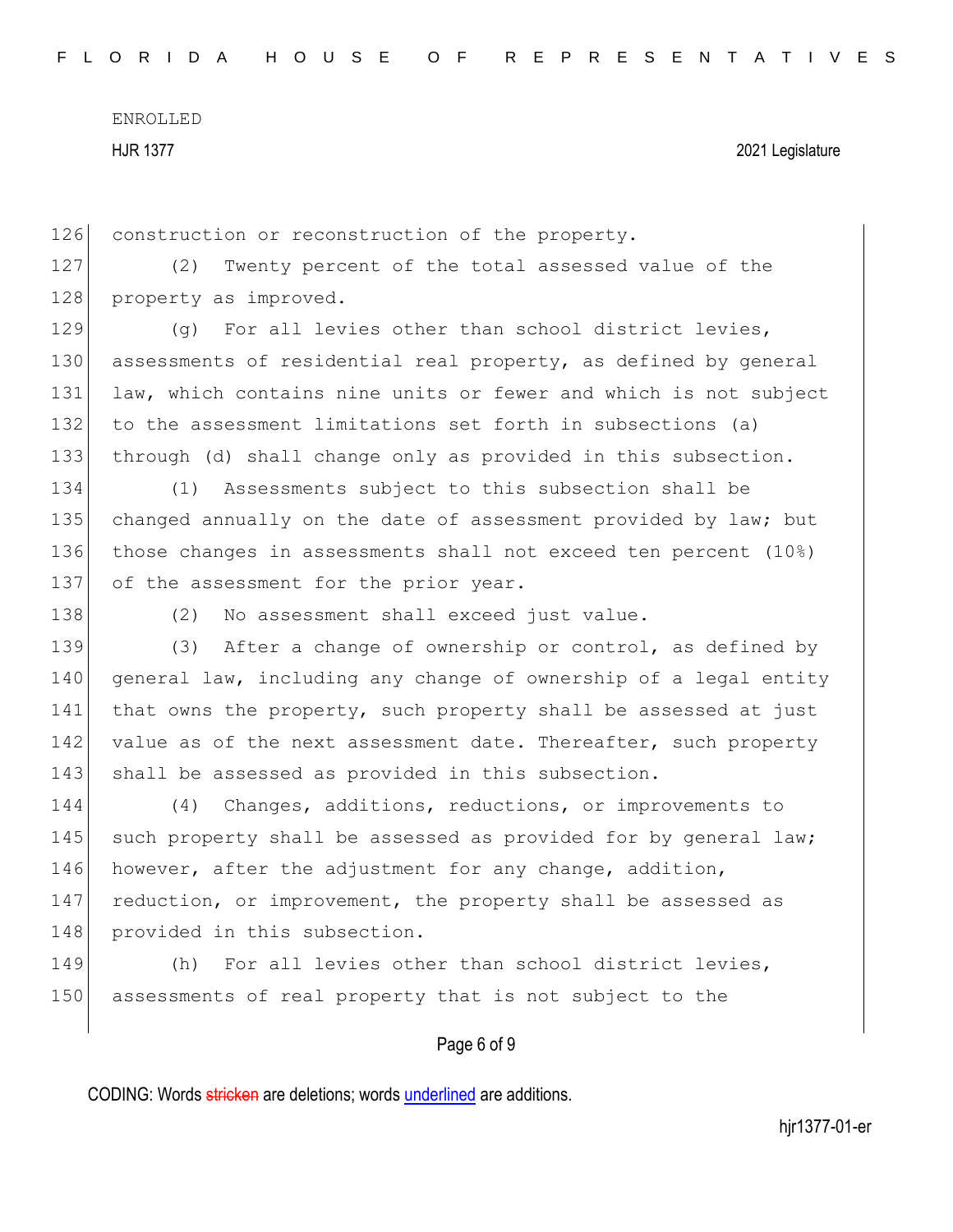151 assessment limitations set forth in subsections (a) through (d) 152 and (g) shall change only as provided in this subsection.

 (1) Assessments subject to this subsection shall be changed annually on the date of assessment provided by law; but those changes in assessments shall not exceed ten percent (10%) 156 of the assessment for the prior year.

157 (2) No assessment shall exceed just value.

158 (3) The legislature must provide that such property shall 159 be assessed at just value as of the next assessment date after a 160 qualifying improvement, as defined by general law, is made to 161 such property. Thereafter, such property shall be assessed as 162 provided in this subsection.

163 (4) The legislature may provide that such property shall 164 be assessed at just value as of the next assessment date after a 165 change of ownership or control, as defined by general law, 166 including any change of ownership of the legal entity that owns 167 the property. Thereafter, such property shall be assessed as 168 provided in this subsection.

169 (5) Changes, additions, reductions, or improvements to 170 such property shall be assessed as provided for by general law; 171 however, after the adjustment for any change, addition, 172 reduction, or improvement, the property shall be assessed as 173 provided in this subsection.

174 (i) The legislature, by general law and subject to 175 conditions specified therein, may prohibit the consideration of

# Page 7 of 9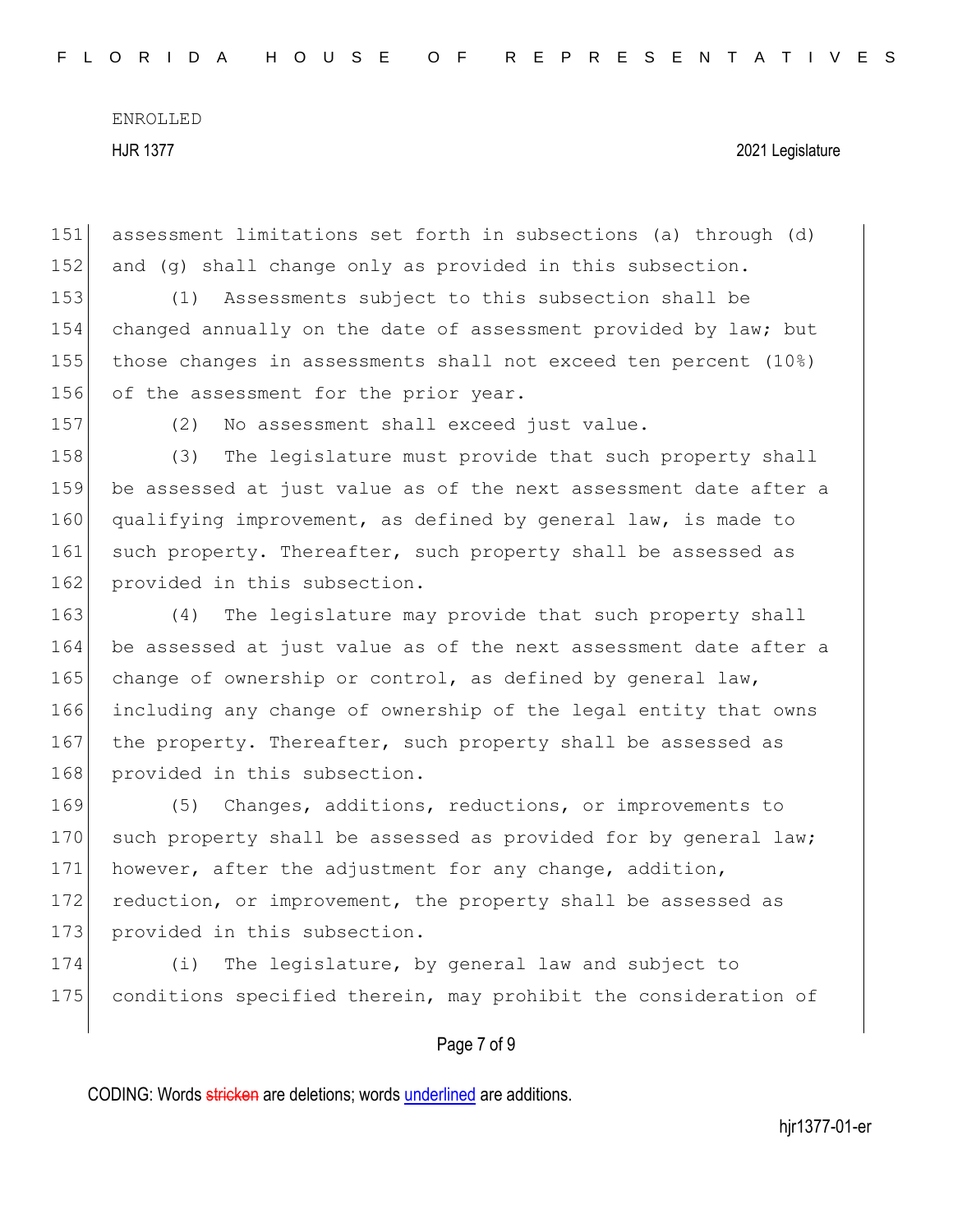F L O R I D A H O U S E O F R E P R E S E N T A T I V E S

ENROLLED HJR 1377 2021 Legislature

| 176 | the following in the determination of the assessed value of real |
|-----|------------------------------------------------------------------|
| 177 | property:                                                        |
| 178 | Any change or improvement to real property used for<br>(1)       |
| 179 | residential purposes made to improve the property's resistance   |
| 180 | to wind damage or to flood damage.                               |
| 181 | The installation of a solar or renewable energy source<br>(2)    |
| 182 | device.                                                          |
| 183 | $(j)$ (1) The assessment of the following working waterfront     |
| 184 | properties shall be based upon the current use of the property:  |
| 185 | Land used predominantly for commercial fishing<br>$a$ .          |
| 186 | purposes.                                                        |
| 187 | Land that is accessible to the public and used for<br>b.         |
| 188 | vessel launches into waters that are navigable.                  |
| 189 | Marinas and drystacks that are open to the public.<br>$\circ$ .  |
| 190 | Water-dependent marine manufacturing facilities,<br>d.           |
| 191 | commercial fishing facilities, and marine vessel construction    |
| 192 | and repair facilities and their support activities.              |
| 193 | (2)<br>The assessment benefit provided by this subsection is     |
| 194 | subject to conditions and limitations and reasonable definitions |
| 195 | as specified by the legislature by general law.                  |
| 196 | ARTICLE XII                                                      |
| 197 | SCHEDULE                                                         |
| 198 | SECTION 42. Limitation on the assessment of real property        |
| 199 | used for residential purposes. This section and the amendment to |
| 200 | Section 4 of Article VII, authorizing the legislature to         |
|     |                                                                  |

# Page 8 of 9